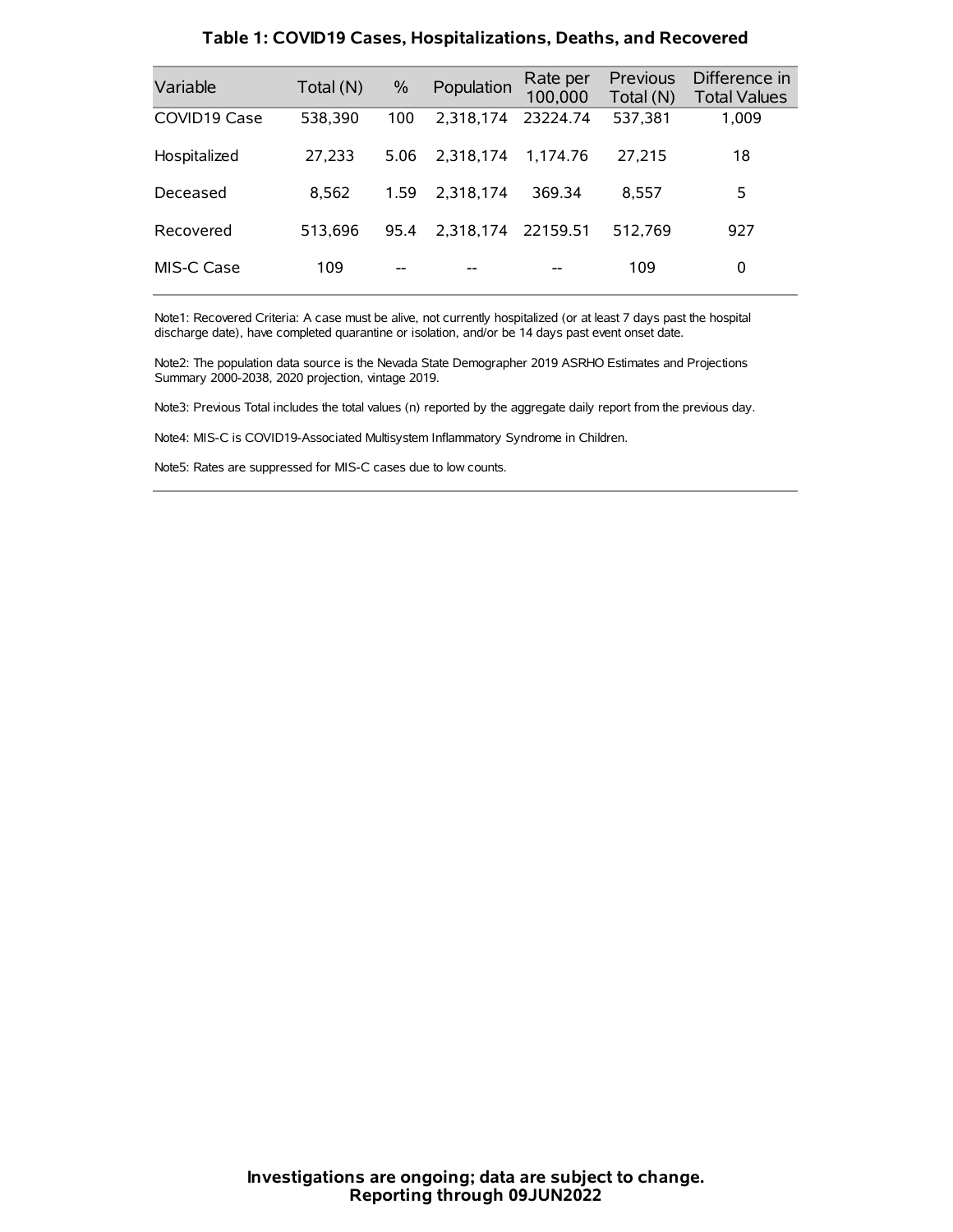# **Table 2: COVID19 Cases**

| Variable                     | Outcome                           | $\mathsf{N}$ | $\%$ | Population | Rate per<br>100,000 |
|------------------------------|-----------------------------------|--------------|------|------------|---------------------|
| Age Categories               | Aged 4 or less                    | 13767        | 2.56 | 149,165    | 9229.4              |
|                              | Aged 5 to 17                      | 65940        | 12.2 | 406,595    | 16218               |
|                              | Aged 18 to 24                     | 61031        | 11.3 | 216,762    | 28156               |
|                              | Aged 25 to 49                     | 239788       | 44.5 | 803,732    | 29834               |
|                              | Aged 50 to 64                     | 100411       | 18.7 | 423,461    | 23712               |
|                              | Aged 64+                          | 57289        | 10.6 | 318,459    | 17989               |
|                              | Unknown                           | 164          | 0.03 |            |                     |
| <b>Birth Sex</b>             | Female                            | 280040       | 52.0 | 1,160,285  | 24135               |
|                              | Male                              | 254026       | 47.2 | 1,157,889  | 21939               |
|                              | Unknown                           | 4324         | 0.80 |            |                     |
| Race/Ethnicity               | Hispanic                          | 151428       | 28.1 | 763,053    | 19845               |
|                              | White                             | 140810       | 26.2 | 1,006,929  | 13984               |
|                              | <b>Black</b>                      | 51229        | 9.52 | 262,671    | 19503               |
|                              | Asian or Pacific Islander         | 45958        | 8.54 | 270,209    | 17008               |
|                              | American Indian, Eskimo, or Aleut | 2086         | 0.39 | 15,311     | 13624               |
|                              | Other                             | 39337        | 7.31 |            |                     |
|                              | <b>Unknown</b>                    | 107542       | 20.0 | $\cdot$    |                     |
| Underlying Medical Condition | Yes                               | 82846        | 15.4 |            |                     |
|                              | No/Unknown                        | 455544       | 84.6 |            |                     |

Note1: Breakdown of Race is exlusively non-Hispanic.

Note2: Underlying Medical Condition is any identified health condition.

Note3: The population data source is the Nevada State Demographer 2019 ASRHO Estimates and Projections Summary 2000-2038, 2020 projection, vintage 2019.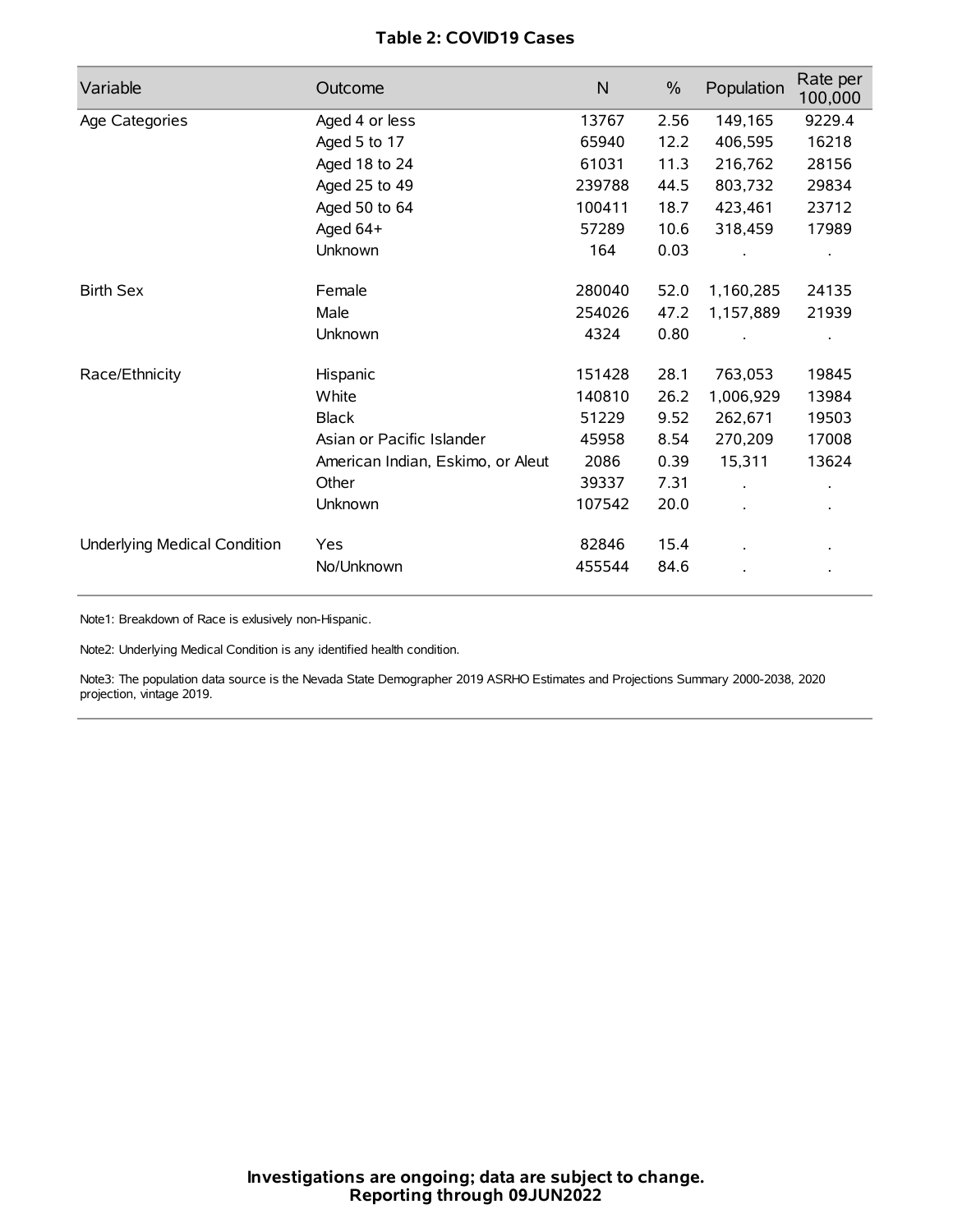| Variable         | Outcome                           | $\mathsf{N}$ | $\%$ | Population | Rate per<br>100,000 |
|------------------|-----------------------------------|--------------|------|------------|---------------------|
| Age Categories   | Aged 4 or less                    | 259          | 1.0  | 149,165    | 173.63              |
|                  | Aged 5 to 17                      | 357          | 1.3  | 406,595    | 87.80               |
|                  | Aged 18 to 24                     | 590          | 2.2  | 216,762    | 272.19              |
|                  | Aged 25 to 49                     | 6371         | 23.4 | 803,732    | 792.68              |
|                  | Aged 50 to 64                     | 7382         | 27.1 | 423,461    | 1743.3              |
|                  | Aged $64+$                        | 12272        | 45.1 | 318,459    | 3853.6              |
|                  | Unknown                           | 2            | 0.0  |            |                     |
| <b>Birth Sex</b> | Female                            | 12194        | 44.8 | 1,160,285  | 1050.9              |
|                  | Male                              | 15010        | 55.1 | 1,157,889  | 1296.3              |
|                  | Unknown                           | 29           | 0.1  |            |                     |
| Race/Ethnicity   | Hispanic                          | 7107         | 26.1 | 763,053    | 931.39              |
|                  | White                             | 10693        | 39.3 | 1,006,929  | 1061.9              |
|                  | <b>Black</b>                      | 3901         | 14.3 | 262,671    | 1485.1              |
|                  | Asian or Pacific Islander         | 2808         | 10.3 | 270,209    | 1039.2              |
|                  | American Indian, Eskimo, or Aleut | 130          | 0.5  | 15,311     | 849.04              |
|                  | Other                             | 1023         | 3.8  |            |                     |
|                  | Unknown                           | 1571         | 5.8  |            |                     |

# **Table 3: COVID19 Hospitalizations - General Characteristics**

Note1: Breakdown of Race is exlusively non-Hispanic.

Note2: The population data source is the Nevada State Demographer 2019 ASRHO Estimates and Projections Summary 2000-2038, 2020 projection, vintage 2019.

Note3: Rates for categories with fewer than 12 cases are suppressed due to high relative standard error.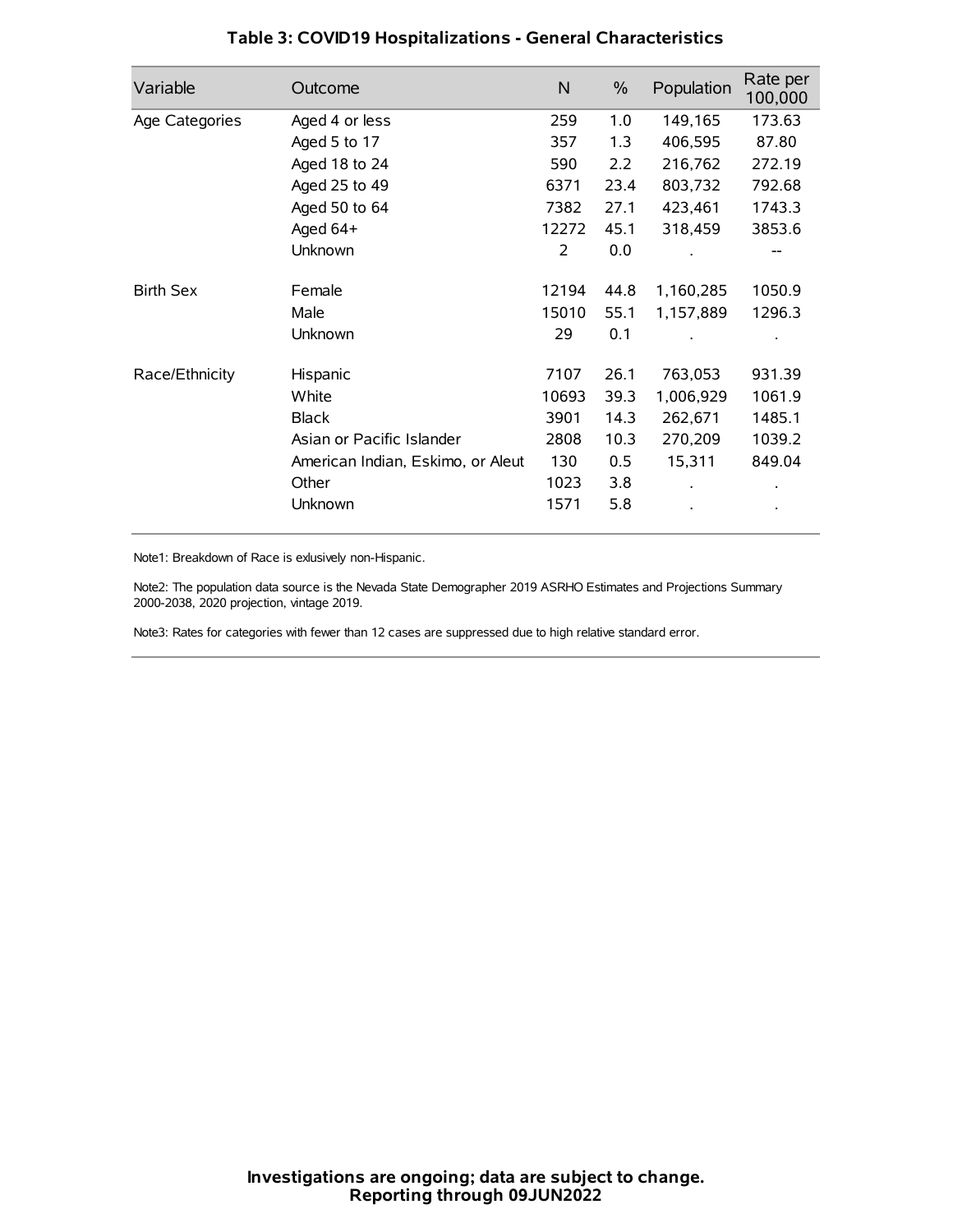| Variable                            | Outcome   | N     | $\frac{0}{0}$ |
|-------------------------------------|-----------|-------|---------------|
| Deceased                            | Yes       | 6952  | 25.5          |
|                                     | No        | 20281 | 74.5          |
| ICU                                 | Yes       | 6545  | 24.0          |
|                                     | <b>No</b> | 20688 | 76.0          |
| Intubated                           | Yes       | 3110  | 11.4          |
|                                     | No        | 24123 | 88.6          |
| <b>Underlying Medical Condition</b> | Yes       | 17002 | 62.4          |
|                                     | <b>No</b> | 10231 | 37.6          |
| Hypertension                        | Yes       | 9981  | N/A           |
| Immunocompromised                   | Yes       | 626   | N/A           |
| Chronic Heart Disease               | Yes       | 3628  | N/A           |
| Chronic Liver Disease               | Yes       | 386   | N/A           |
| Chronic Kidney Disease              | Yes       | 2479  | N/A           |
| <b>Diabetes</b>                     | Yes       | 7114  | N/A           |
| Neurologic/Neurodevelopmental       | Yes       | 1268  | N/A           |
| Chronic Lung Disease                | Yes       | 4190  | N/A           |
| Historically Healthy                | Yes       | 4804  | N/A           |
| Other                               | Yes       | 7146  | N/A           |

# **Table 4: COVID19 Hospitalizations - Morbidity**

Note1: Underlying Medical Condition is any identified health condition.

Note2: The breakdown of health conditions are not mutually exlusive (i.e., a person can have more than one risk factor).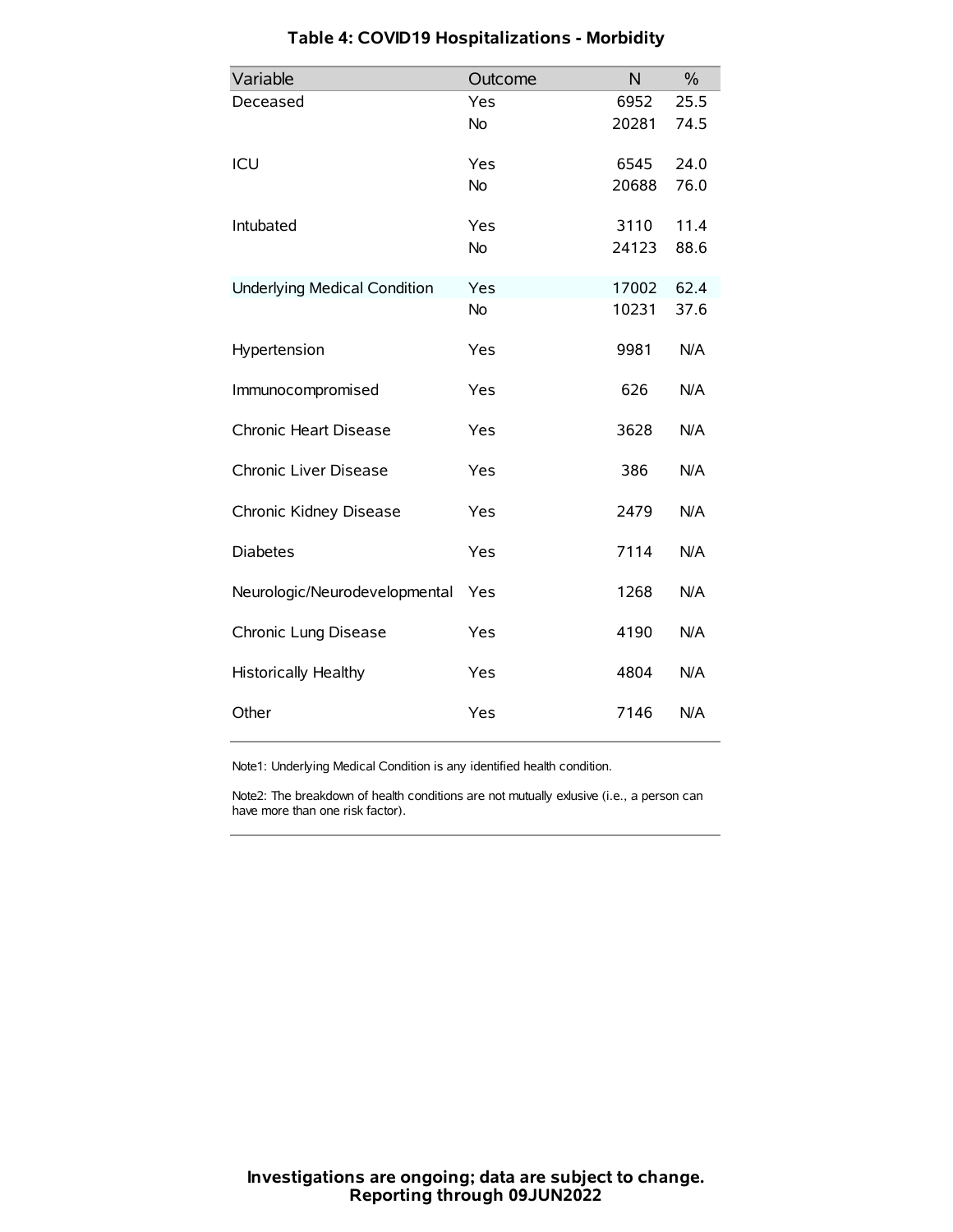| Variable         | Outcome                           | N    | $\frac{0}{0}$ | Population | Rate per<br>100,000 |
|------------------|-----------------------------------|------|---------------|------------|---------------------|
| Age Categories   | Aged 4 or less                    | 3    | 0.0           | 149,165    |                     |
|                  | Aged 5 to 17                      | 7    | 0.1           | 406,595    |                     |
|                  | Aged 18 to 24                     | 20   | 0.2           | 216,762    | 9.23                |
|                  | Aged 25 to 49                     | 725  | 8.5           | 803,732    | 90.20               |
|                  | Aged 50 to 64                     | 1837 | 21.5          | 423,461    | 433.81              |
|                  | Aged $64+$                        | 5970 | 69.7          | 318,459    | 1874.7              |
| <b>Birth Sex</b> | Female                            | 3386 | 39.5          | 1,160,285  | 291.82              |
|                  | Male                              | 5175 | 60.4          | 1,157,889  | 446.93              |
|                  | Unknown                           | 1    | 0.0           |            |                     |
| Race/Ethnicity   | Hispanic                          | 1992 | 23.3          | 763,053    | 261.06              |
|                  | White                             | 4282 | 50.0          | 1,006,929  | 425.25              |
|                  | <b>Black</b>                      | 1103 | 12.9          | 262,671    | 419.92              |
|                  | Asian or Pacific Islander         | 1048 | 12.2          | 270,209    | 387.85              |
|                  | American Indian, Eskimo, or Aleut | 48   | 0.6           | 15,311     | 313.49              |
|                  | Other                             | 83   | 1.0           |            |                     |
|                  | Unknown                           | 6    | 0.1           |            |                     |

### **Table 5: COVID19 Deaths - General Characteristics**

Note1: Breakdown of Race is exlusively non-Hispanic.

Note2: The population data source is the Nevada State Demographer 2019 ASRHO Estimates and Projections Summary 2000-2038, 2020 projection, vintage 2019.

Note3: Rates for categories with fewer than 12 cases are suppressed due to high relative standard error.